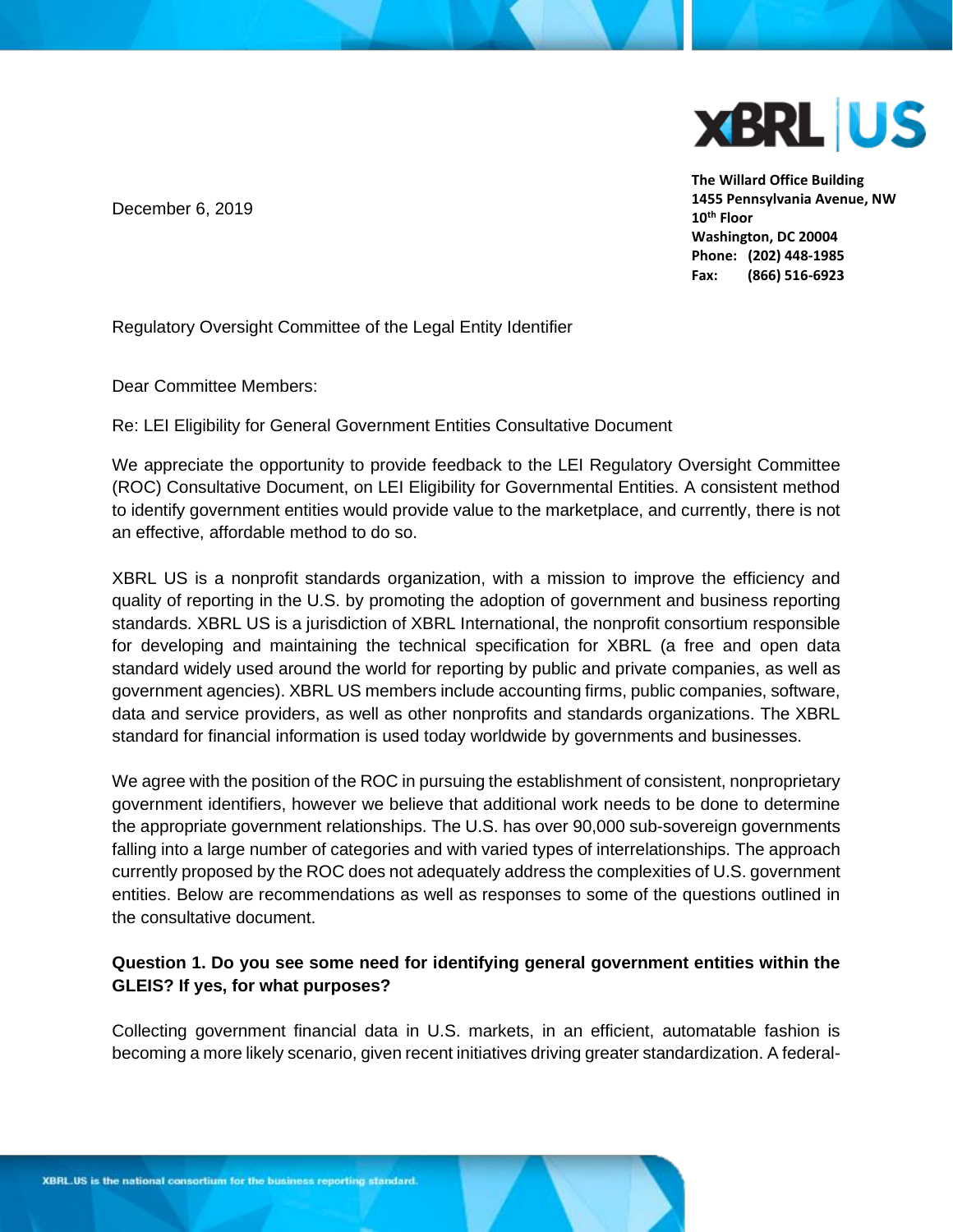level bill called the Grants Reporting Efficiency and Transparency (GREAT) Act<sup>1</sup> focuses on the standardization of data for grants reporting, including the Single Audit Package, which is required to be reported by any entity receiving \$750,000 or more in federal grants. The Single Audit requirement applies to over 10,000 state and local governments. The GREAT Act has passed both houses in the U.S. Congress, and is currently in committee and expected to move forward soon.

Separately, the state of Florida has mandated the use of financial data standards for local governments, and is currently building the standards to support these requirements. The ability to aggregate data about entities in the public or private sector, for instance aggregating information by state or county, whether it be governments or private sector firms within those locations, or the aggregation of information by type of service, for example higher education (private or public sector), is of significant benefit to investors, policy setters, and the public.

The momentum behind the collection of government data in computer-readable format increases the need for consistent government identifiers to enable comparison from one entity to another, and to identify risks of investing, partnering, or simply doing business with, a reporting entity, by locating and understanding other entities with which it may be associated.

# **Question 2. Are you aware of any specific difficulties general government entities may have in obtaining an LEI and completing all the data elements?**

Many U.S. local governments are small and lack professional management. Even with extensive outreach, people who oversee these governments may be unaware of the availability or value of the LEI. Even if they are aware, they may not see the benefits of obtaining an LEI, given effort and cost barriers. Even an annual fee of \$50-\$100 to register an LEI, may be seen as a deterrent.

In addition, individual governments and their entities may have challenges in determining the appropriate classification and hierarchy. The end result may be inconsistencies across states due to their differing political structures, and potentially even inconsistencies within states, as different governments may interpret definitions differently.

To encourage smaller governments to obtain an LEI, GLEIF should reconsider its opposition to automatically registering entities with regards to U.S. governmental entities. This could be done by the U.S. Census Bureau (which enumerates governments every five years), by U.S. Treasury (which interacts with many local governments through tax filings), and/or by the Municipal Securities Rulemaking Board.

<sup>1</sup> GREAT Act (HR 150/S)[:https://www.congress.gov/bill/116th-congress/house-bill/150](https://www.congress.gov/bill/116th-congress/house-bill/150)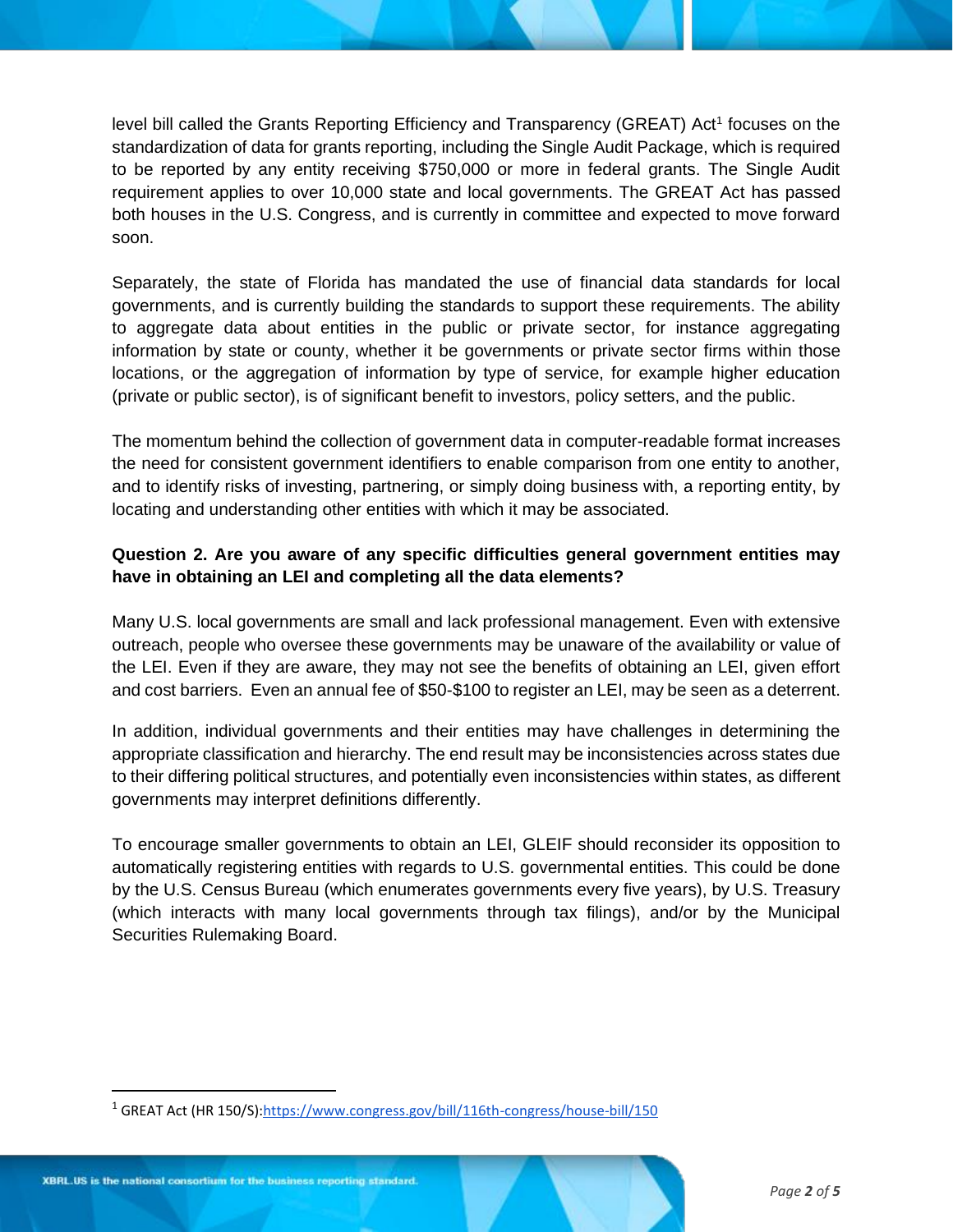## **Question 3. Is the identification of the 'ultimate parent' a relevant concept for general government entities within the GLEIS system?**

Establishing simple parent-child relationships is not straightforward with U.S. government entities. The concept of an "ultimate parent" cannot be consistently applied to state and local government in the United States. There are situations, for example, where several counties may join together to form an organization to operate a bond pool which proceeds to issue debt. The ultimate parent for this partnership is not a single entity and may require pointing to a group of "ultimate parents" that represents more than one entity.

In addition, while a city could be considered a child to a state, certain assets or liabilities of the local (city) government may not belong to the state. However, that city would still be under the governance of the state, and thus subject to the statutes of the state.

Similarly, the parent-child relationship could be appropriate for relationships such as state-county; county-municipality; county-township, or for component unit-primary government relationship. A discretely presented component unit is a legally separate organization for which the elected officials of the primary government have oversight, or are financially accountable, for example, a school board or a park foundation. Additional details about component unit relationship criteria can be found in the GASB Codification<sup>2</sup>.

Separately, a local government may have inter-governmental relationships with a peer government or state. Yet another issue is that the LEI doesn't take geography into account which is relevant for governments.

# **Question 5. What organisation is a government entity that does not have legal personality but has a kind of autonomy or responsibility? What reasons are there for and against such organisations obtaining an LEI?**

There are government units in the U.S. that should have an LEI associated with them, but that lack a "legal personality" according to the ROC definitions. For example, a state department of transportation that issues bonds directly, or a "fund" that has a separate audit.

Another example would be entities created to share services. Government has increasingly recognized the value of sharing to deliver a variety of services (i.e., 911 Call Centers, IT Consortiums, Engineering Services, etc.). These arrangements are sometimes conducted via formal agreements such as Memoranda of Understanding (MOU's), or simply through verbal commitments. California and some other states have Joint Powers Authorities, which are entities created and overseen by two or more local governments to jointly exercise a power common to these governments.

<sup>&</sup>lt;sup>2</sup> Governmental Accounting Research System:<https://gars.gasb.org/>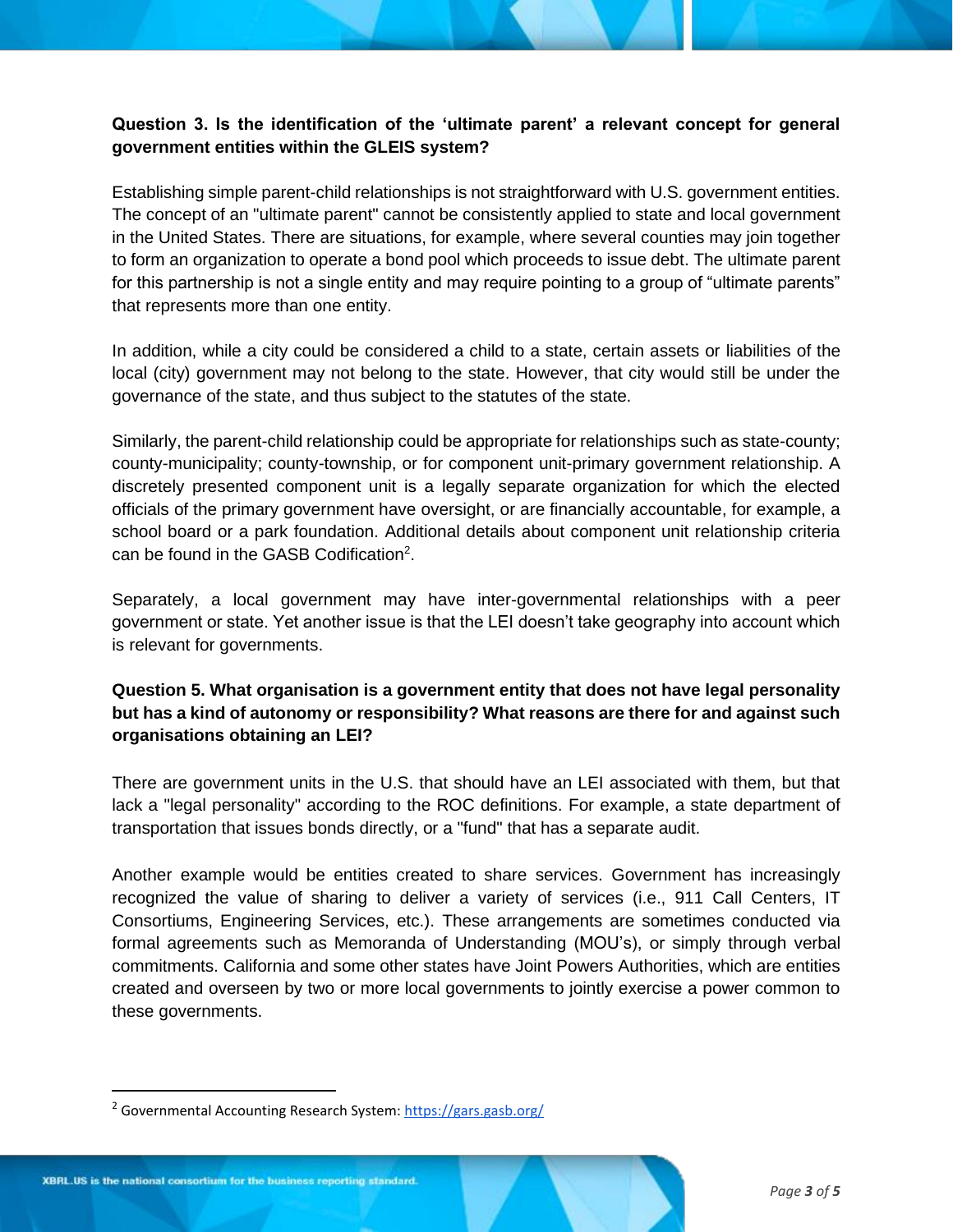## **Question 6. Do you think it is appropriate to separately identify general government entities and create a new item in a different section within the GLEIS in order for general government entities to declare their affiliation?**

There should be a separate entity identified for general government, but entity designations should be expanded beyond "General Government Entities". In the United States, there are approximately 50,000 special purpose governments such as school districts and transportation districts. These entities issue bonds, so for LEI to be useful for the municipal market, they need to be included and would not be considered "general government."

#### **Section 4: Scope and Appropriateness of SNA definitions**

Questions 8 through 11 of Section 4 refer to the scope and appropriateness of the System of National Account (SNA). The ROC Consultative document accurately lays out the challenges with establishing government identifiers, noting: "*While it may be useful to identify the issuer of government debt, it was considered especially difficult. Different types of entities may participate in the process of issuing government debt with different roles (risk bearer, technical manager).In that context, government debt implies to identify the final risk bearer, which involves a complex and thorough analysis and is beyond the scope of the LEI reference database*."

Some SNA sectors may be generally appropriate for U.S. governments. For example, the U.S. social insurance trust sector loosely fits with the SNA social security scheme. However, SNA definitions are often not a good fit for U.S. governments. For example, the difference between a state and a local government is not always the same, state to state. If the board of a local authority is appointed by a state official, the authority may be considered a state, or it may be considered a local government, depending on factors which may be generally applied, or may be very statespecific.

The U.S. system of general government entities as compared to enterprise funds differs from the SNA definitions. A state or city government in the U.S., for example, could provide traditional government services, but also manage, and collect revenues from, an electric plant. While the electric plant may be operated as a separate fund, it is managed by the same entity.

Another outlier case is with public/private partnerships, which enable large-scale government projects, such as roads, bridges, or hospitals to be completed through private funding. Each of these partnerships would need to be separately evaluated to appropriately determine the organization.